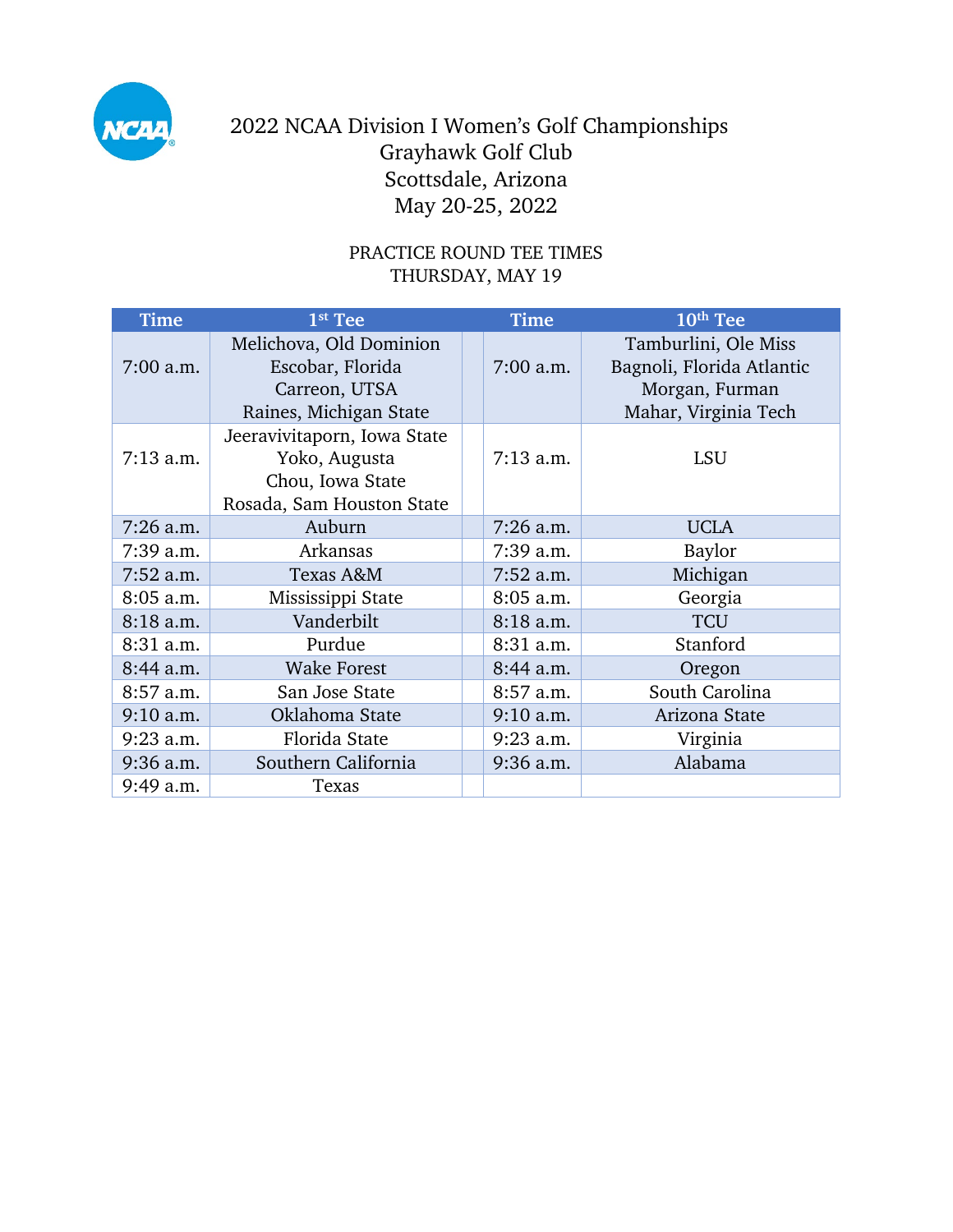

### FIRST ROUND TEE TIMES FRIDAY, MAY 20

| <b>Time</b> | $1st$ Tee                      | <b>Time</b> | $10th$ Tee                 |
|-------------|--------------------------------|-------------|----------------------------|
|             | Auburn, Arkansas,              |             | LSU, UCLA,                 |
|             | <b>Texas A&amp;M</b>           |             | <b>Baylor</b>              |
| 6:30 a.m.   | #5                             | 6:30 a.m.   | #5                         |
| 6:41 a.m.   | #4                             | 6:41 a.m.   | #4                         |
| 6:52 a.m.   | #3                             | 6:52 a.m.   | #3                         |
| 7:03 a.m.   | #2                             | 7:03 a.m.   | #2                         |
| 7:14 a.m.   | #1                             | 7:14 a.m.   | #1                         |
|             | Mississippi State, Vanderbilt, |             | Michigan, Georgia,         |
|             | Purdue                         |             | <b>TCU</b>                 |
| 7:25 a.m.   | #5                             | 7:25 a.m.   | #5                         |
| 7:36 a.m.   | #4                             | 7:36 a.m.   | #4                         |
| 7:47 a.m.   | #3                             | 7:47 a.m.   | #3                         |
| 7:58 a.m.   | #2                             | 7:58 a.m.   | #2                         |
| 8:09 a.m.   | #1                             | 8:09 a.m.   | #1                         |
|             | Wake Forest, San Jose State,   |             | Stanford, Oregon,          |
|             | Oklahoma State                 |             | <b>South Carolina</b>      |
| 11:30 a.m.  | #5                             | 11:30 a.m.  | #5                         |
| 11:41 a.m.  | #4                             | 11:41 a.m.  | #4                         |
| 11:52 a.m.  | #3                             | 11:52 a.m.  | #3                         |
| 12:03 p.m.  | #2                             | 12:03 p.m.  | #2                         |
| 12:14 p.m.  | #1                             | 12:14 p.m.  | #1                         |
|             | Florida State,                 |             | Arizona State, Virginia,   |
|             | Southern California, Texas     |             | Alabama                    |
| 12:25 p.m.  | #5                             | 12:25 p.m.  | #5                         |
| 12:36 p.m.  | #4                             | 12:36 p.m.  | #4                         |
| 12:47 p.m.  | #3                             | 12:47 p.m.  | #3                         |
| 12:58 p.m.  | #2                             | 12:58 p.m.  | #2                         |
| 1:09 p.m.   | #1                             | 1:09 p.m.   | #1                         |
| 1:20 p.m.   | Mahar (Virginia Tech)          | 1:20 p.m.   | Tamburlini (Ole Miss)      |
|             | Jeeravivitaporn (Iowa State)   |             | Bagnoli (Florida Atlantic) |
|             | Melichova (Old Dominion)       |             | Morgan (Furman)            |
| 1:31 p.m.   | Yoko (Augusta)                 | 1:31 p.m.   | Escobar (Florida)          |
|             | Chou (Iowa State)              |             | Carreon (UTSA)             |
|             | Rosada (Sam Houston State)     |             | Raines (Michigan State)    |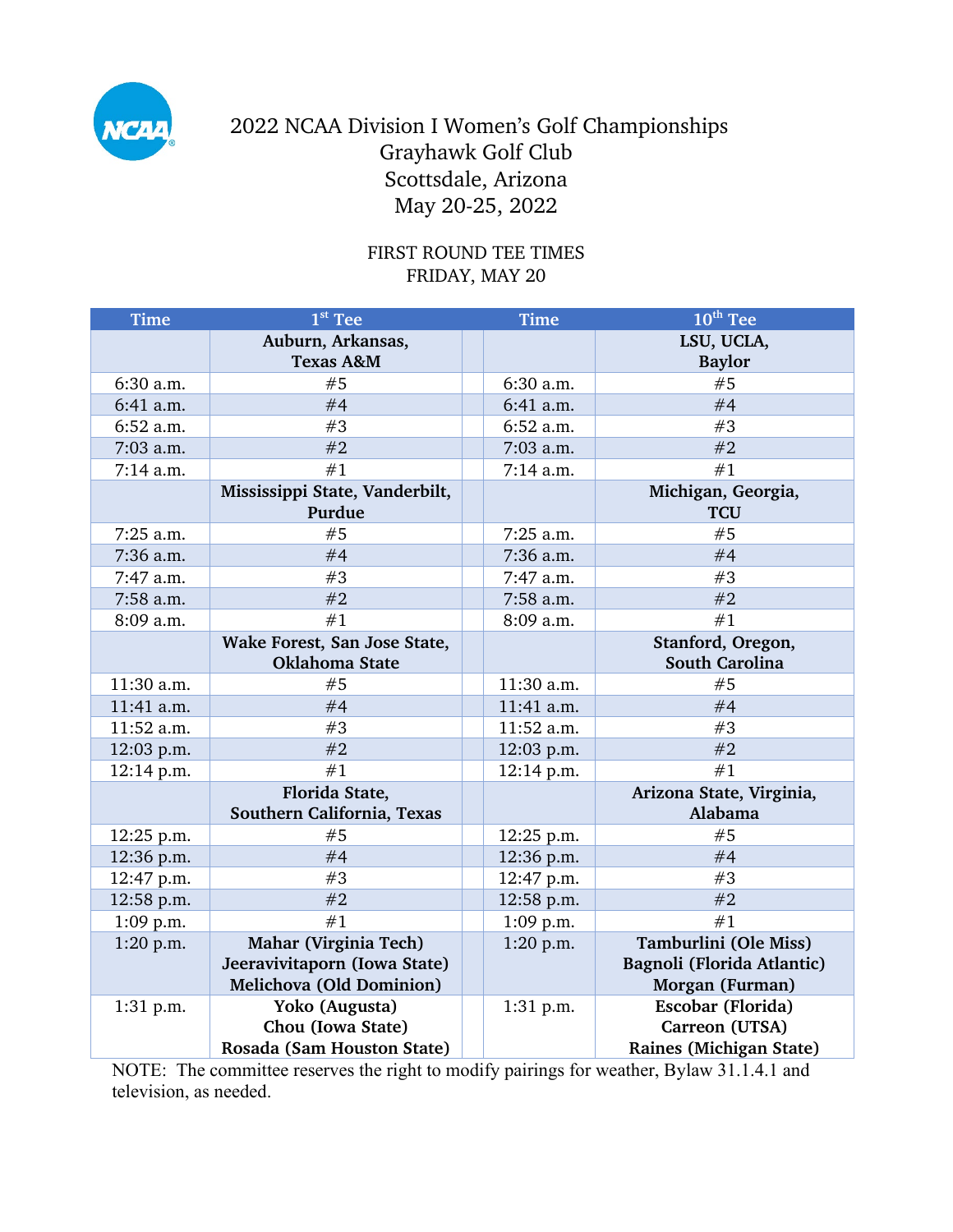

### SECOND ROUND TEE TIMES SATUDAY, MAY 21

| <b>Time</b> | $1st$ Tee                                  | <b>Time</b> | 10 <sup>th</sup> Tee                           |
|-------------|--------------------------------------------|-------------|------------------------------------------------|
|             | Stanford, Oregon,<br><b>South Carolina</b> |             | Wake Forest, San Jose State,<br>Oklahoma State |
| 6:30 a.m.   | #5                                         | 6:30 a.m.   | #5                                             |
| 6:41 a.m.   | #4                                         | 6:41 a.m.   | #4                                             |
| 6:52 a.m.   | #3                                         | 6:52 a.m.   | #3                                             |
| 7:03 a.m.   | #2                                         | 7:03 a.m.   | #2                                             |
| 7:14 a.m.   | #1                                         | 7:14 a.m.   | #1                                             |
|             | Arizona State, Virginia,<br>Alabama        |             | Florida State,<br>Southern California, Texas   |
| 7:25 a.m.   | #5                                         | 7:25 a.m.   | #5                                             |
| 7:36 a.m.   | #4                                         | 7:36 a.m.   | #4                                             |
| 7:47 a.m.   | #3                                         | 7:47 a.m.   | #3                                             |
| 7:58 a.m.   | #2                                         | 7:58 a.m.   | #2                                             |
| 8:09 a.m.   | #1                                         | 8:09 a.m.   | #1                                             |
| 8:20 a.m.   | Tamburlini (Ole Miss)                      | 8:20 a.m.   | Mahar (Virginia Tech)                          |
|             | Bagnoli (Florida Atlantic)                 |             | Jeeravivitaporn (Iowa State)                   |
|             | Morgan (Furman)                            |             | Melichova (Old Dominion)                       |
| 8:31 a.m.   | Escobar (Florida)                          | 8:31 a.m.   | Yoko (Augusta)                                 |
|             | Carreon (UTSA)                             |             | Chou (Iowa State)                              |
|             | <b>Raines (Michigan State)</b>             |             | Rosada (Sam Houston State)                     |
|             | LSU, UCLA,                                 |             | Auburn, Arkansas,                              |
|             | <b>Baylor</b>                              |             | <b>Texas A&amp;M</b>                           |
| 11:41 a.m.  | #5                                         | 11:41 a.m.  | #5                                             |
| 11:52 a.m.  | #4                                         | 11:52 a.m.  | #4                                             |
| 12:03 p.m.  | #3                                         | 12:03 p.m.  | #3                                             |
| 12:14 p.m.  | #2                                         | 12:14 p.m.  | #2                                             |
| 12:25 p.m.  | #1                                         | 12:25 p.m.  | #1                                             |
|             | Michigan, Georgia,<br><b>TCU</b>           |             | Mississippi State, Vanderbilt,<br>Purdue       |
| 12:36 p.m.  | #5                                         | 12:36 p.m.  | #5                                             |
| 12:47 p.m.  | #4                                         | 12:47 p.m.  | #4                                             |
| 12:58 p.m.  | #3                                         | 12:58 p.m.  | #3                                             |
| 1:09 p.m.   | #2                                         | $1:09$ p.m. | #2                                             |
| 1:20 p.m.   | #1                                         | 1:20 p.m.   | #1                                             |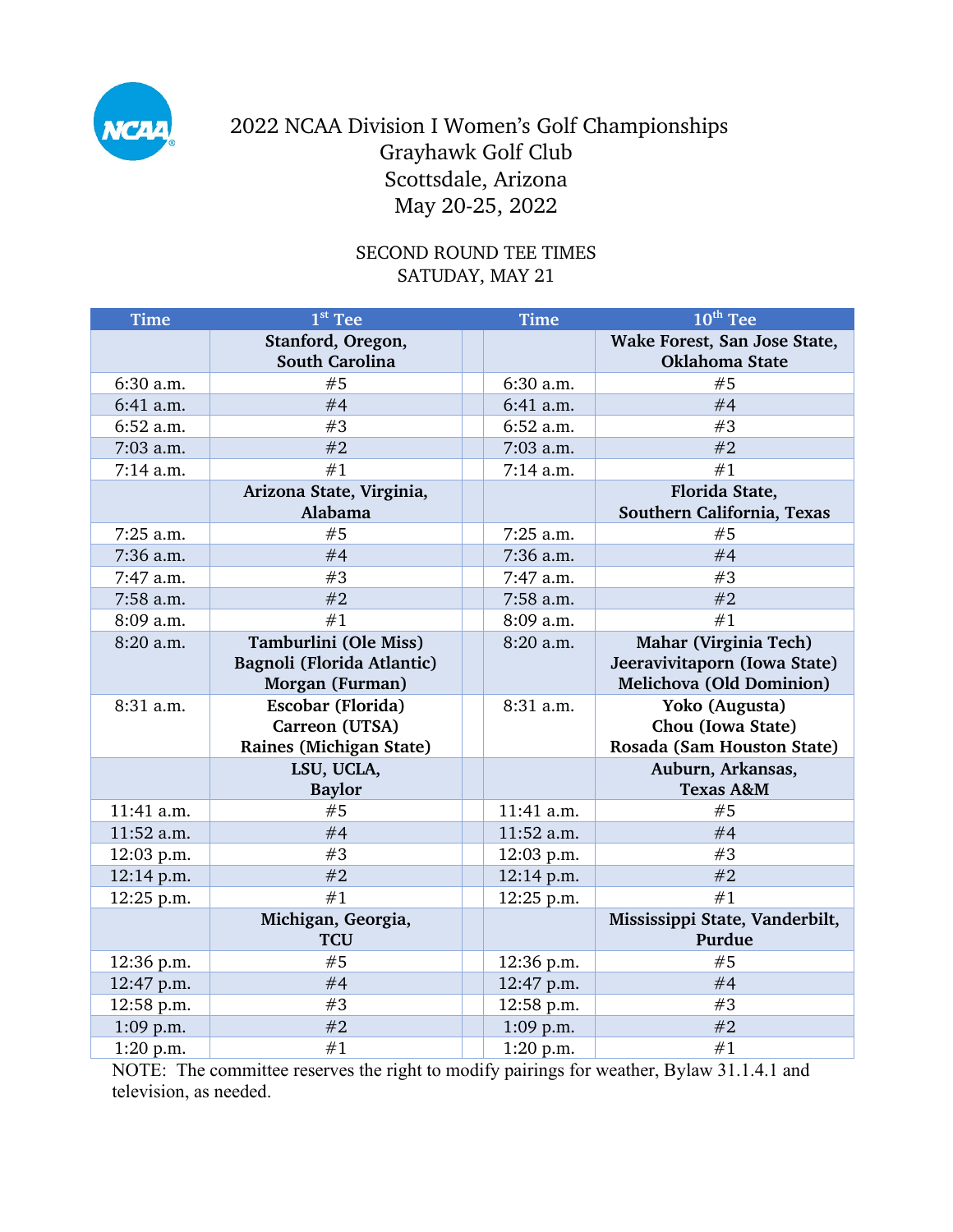

#### THIRD ROUND TEE TIMES SUNDAY, MAY 22

| Time         | 1st Tee             | <b>Time</b>  | 10 <sup>th</sup> Tee          |
|--------------|---------------------|--------------|-------------------------------|
|              | Teams 1, 2, 3       |              | Teams 4, 5, 6                 |
| 6:30 a.m.    | #5                  | 6:30 a.m.    | #5                            |
| 6:41 a.m.    | #4                  | 6:41 a.m.    | #4                            |
| 6:52 a.m.    | #3                  | 6:52 a.m.    | #3                            |
| $7:03$ a.m.  | #2                  | 7:03 a.m.    | #2                            |
| $7:14$ a.m.  | #1                  | $7:14$ a.m.  | #1                            |
|              | Teams 7, 8, 9       |              | Teams 10, 11, 12              |
| $7:25$ a.m.  | #5                  | $7:25$ a.m.  | #5                            |
| 7:36 a.m.    | #4                  | 7:36 a.m.    | #4                            |
| 7:47 a.m.    | #3                  | 7:47 a.m.    | #3                            |
| 7:58 a.m.    | #2                  | 7:58 a.m.    | #2                            |
| 8:09 a.m.    | #1                  | 8:09 a.m.    | #1                            |
|              |                     |              |                               |
| 8:20 a.m.    | Individuals 1, 2, 3 | 8:20 a.m.    | Individuals 4, 5, 6           |
| 8:31 a.m.    | Individuals 7, 8, 9 | 8:31 a.m.    | <b>Individuals 10, 11, 12</b> |
|              |                     |              |                               |
|              | Teams 13, 14, 15    |              | Teams 16, 17, 18              |
| 11:41 a.m.   | #5                  | 11:41 a.m.   | #5                            |
| 11:52 a.m.   | #4                  | 11:52 a.m.   | #4                            |
| $12:03$ p.m. | #3                  | 12:03 p.m.   | #3                            |
| 12:14 p.m.   | #2                  | $12:14$ p.m. | #2                            |
| 12:25 p.m.   | #1                  | 12:25 p.m.   | #1                            |
|              | Teams 19, 20, 21    |              | Teams 22, 23, 24              |
| 12:36 p.m.   | #5                  | $12:36$ p.m. | #5                            |
| 12:47 p.m.   | #4                  | 12:47 p.m.   | #4                            |
| 12:58 p.m.   | #3                  | 12:58 p.m.   | #3                            |
| $1:09$ p.m.  | #2                  | $1:09$ p.m.  | #2                            |
| $1:20$ p.m.  | #1                  | 1:20 p.m.    | #1                            |